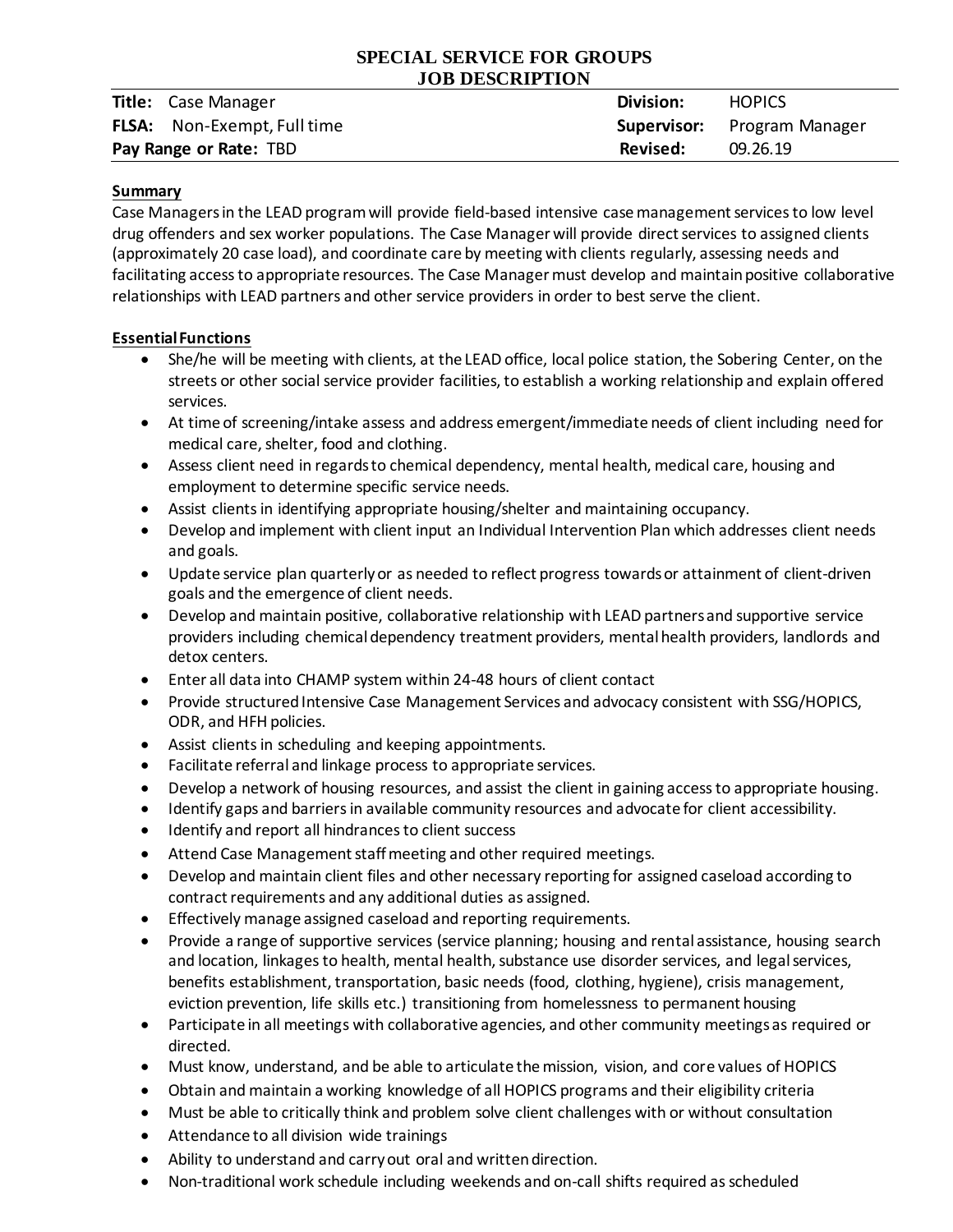- **•** Driving required
- Regular attendance required
- Other duties as assigned

### **Minimum Qualification-Knowledge, Skills and Abilities Required**

- Bachelor's degree from an accredited university OR
- Two years' experience working in the social service field
- If in recovery, a minimum of three (3) years of being drug and alcohol free is **MANDATORY.**
- Ability to work with clients from a diverse cultural, ethnic, and socio-economic background.
- Verification of Employment Eligibility and Background Clearance.
- Ability to communicate effectively, both written and orally.
- Valid driver's license and reliable transportation.
- Current proof of Auto Insurance required.
- TB test required (Not more than (3) months prior to or (7) days after date of hire and renewal annually thereafter.
- CPR and First Aid Certification required within 30 days of employment with company.
- Basic computer word processing and spreadsheet skills required.
- Ability to understand and carry out oral and written direction.

#### **Supervisory Responsibilities**

• This position does not have any supervisory responsibilities.

#### **Experience**

- Experience linking people to housing, health care, entitlements and treatment (preferred).
- Understanding of chemical dependency and harm reduction strategies along with a demonstrated passion for serving the chronically homeless population with co-occurring disorders (strongly preferred).

#### **Additional Requirements**

- 1. Computer literate, with basic knowledge of Microsoft Office Word, as well as a high level of initiative in keeping current with technological change.
- 2. Ability to prioritize workload and activities of self and complete tasks in a timely and efficient manner.
- 3. Dependable, able to work under pressure; receptive to change, willingness to learn, cooperative approach to problem-solving.
- 4. Ability to establish and maintain effective working relationship with staff, clients, and outside contacts from a wide variety of ethnic, socioeconomic and cultural background; good diplomatic skills.
- 5. Knowledge of various community based treatment providers is desirable.
- 6. Good basic clerical skills, including typing, ability to proof read own work, good grammar and spelling.
- 7. Flexible team player.
- 8. Excellent attention to detail.
- 9. Ability to work independently and seek supervision when appropriate.
- 10. Ability to set boundaries, resolve conflict, and de-escalate issues.
- 11. Must be able to work nontraditional work schedule as needed.

#### **Language Skills:**

- 1. Ability to read and interpret general business correspondence, policies and procedures, referral information, financial information, financial documentation, applicable government regulations.
- 2. Ability to write case notes, uncomplicated reports, instructions and procedures.
- 3. Ability to present information effectively and respond to question from patients, staff referral sources and the general public.

#### **Mathematical Skills and Reasoning Ability:**

**1.** Thorough knowledge of and ability to apply business arithmetic skills accurately and rapidly